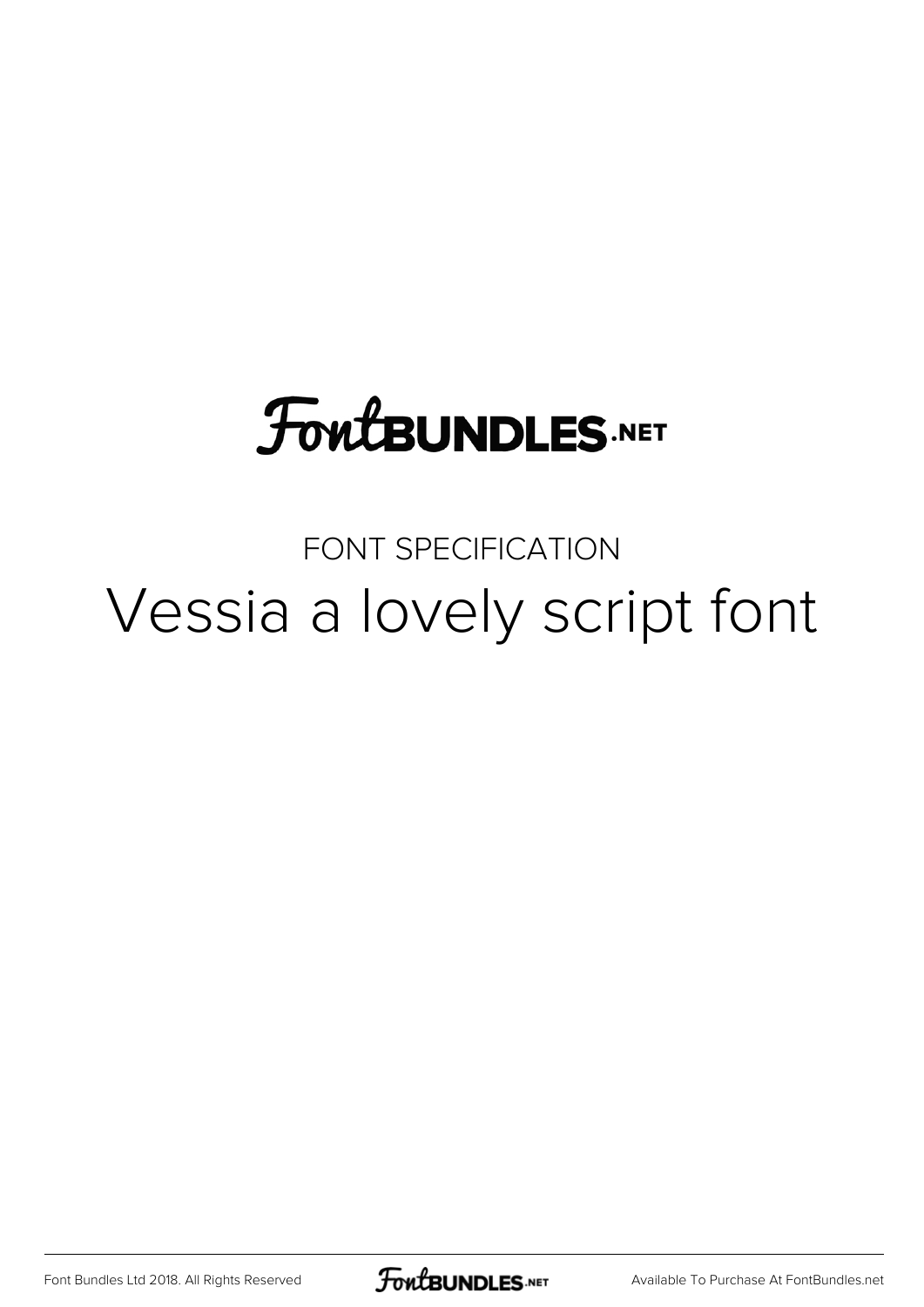## Vessia - Regular

**Uppercase Characters** 

 $\mathcal{A}\mathcal{B}\mathcal{C}\mathcal{D}\mathcal{E}\mathcal{F}\mathcal{G}\mathcal{H}\mathcal{H}\mathcal{H}\mathcal{K}\mathcal{I}\mathcal{W}\mathcal{W}\mathcal{O}$  $PQRSTUVWXXY3$ 

Lowercase Characters

 $\overline{\mathcal{X}}$ 

**Numbers** 

## 0123456789

Punctuation and Symbols



All Other Glyphs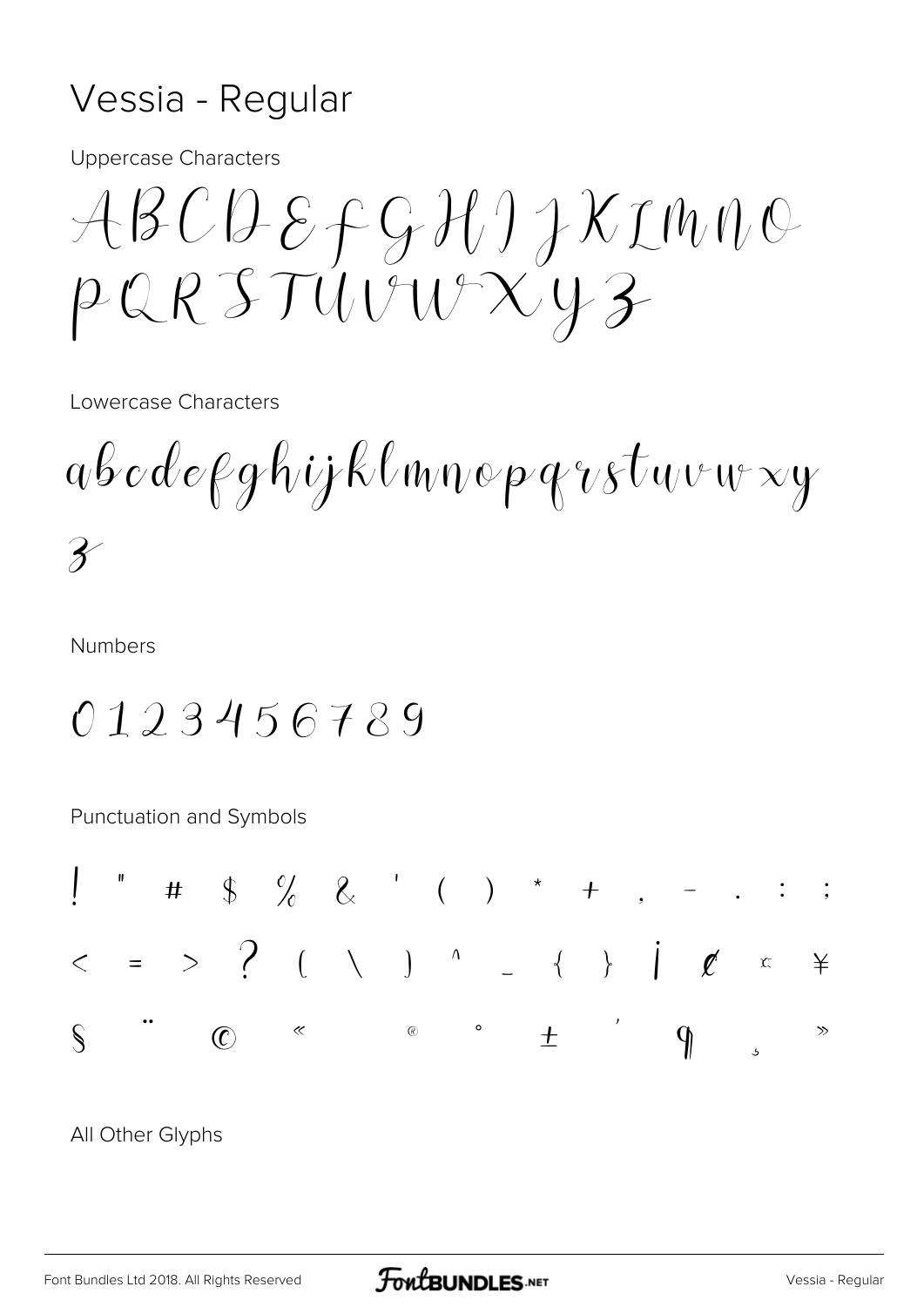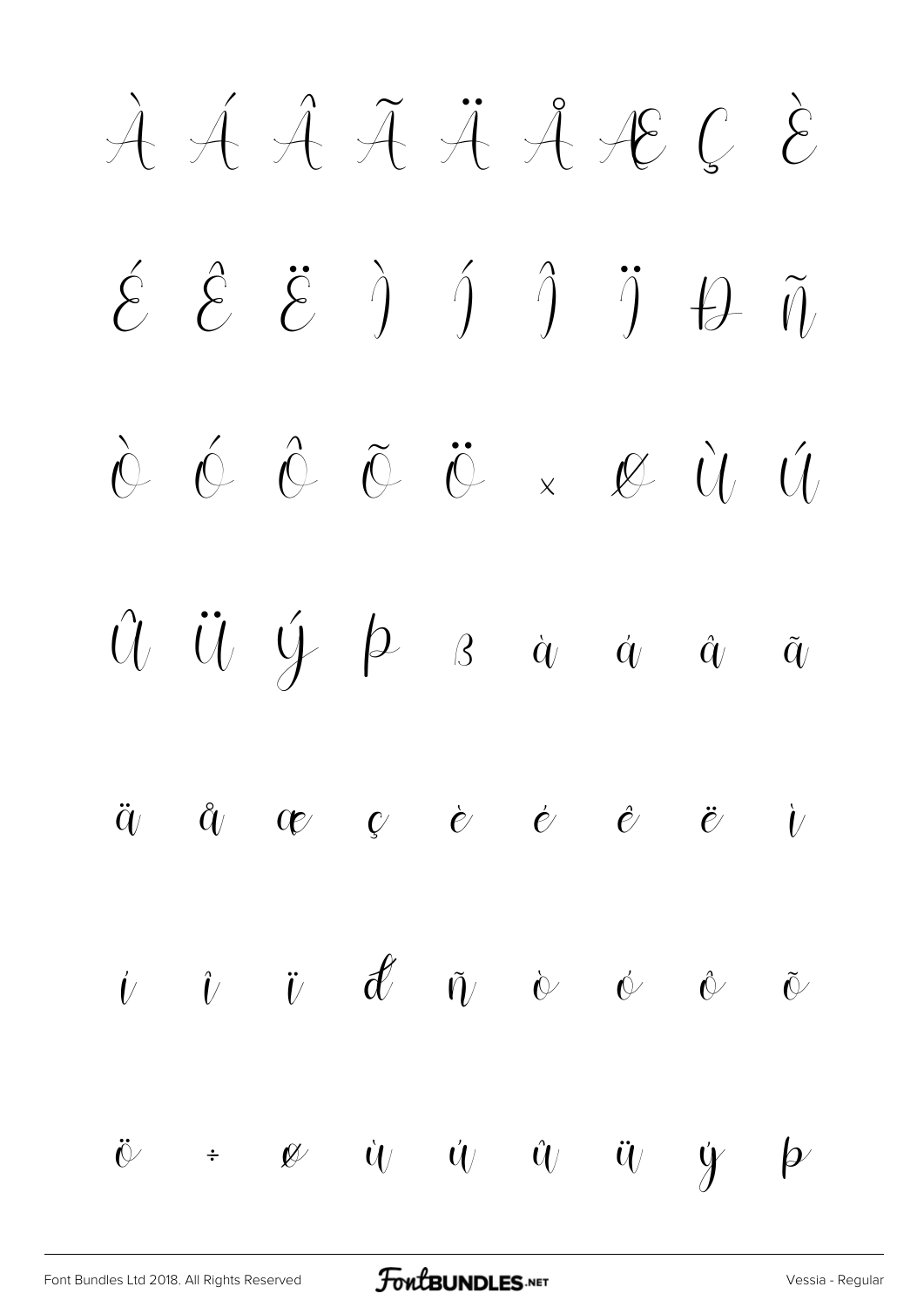$\ddot{y}$   $\forall$   $\alpha$   $\beta$   $\alpha$   $\beta$   $\beta$   $\alpha$   $\beta$ ł Ń ń Œ œ Ś ś Š š  $4 + 3 + 3 + 3 + 3$  $\mathcal{U}$  – – ' '  $\mathcal{U}$   $\longrightarrow$ " " • … ‰ ‹ › ⁄ €  $\eta$ <sup>π</sup> −  $\eta$ <sup>†</sup>  $\beta$ <sup>6</sup>  $\beta$ <sup>0</sup>  $\alpha$ ck db dd dl dt eb el et eth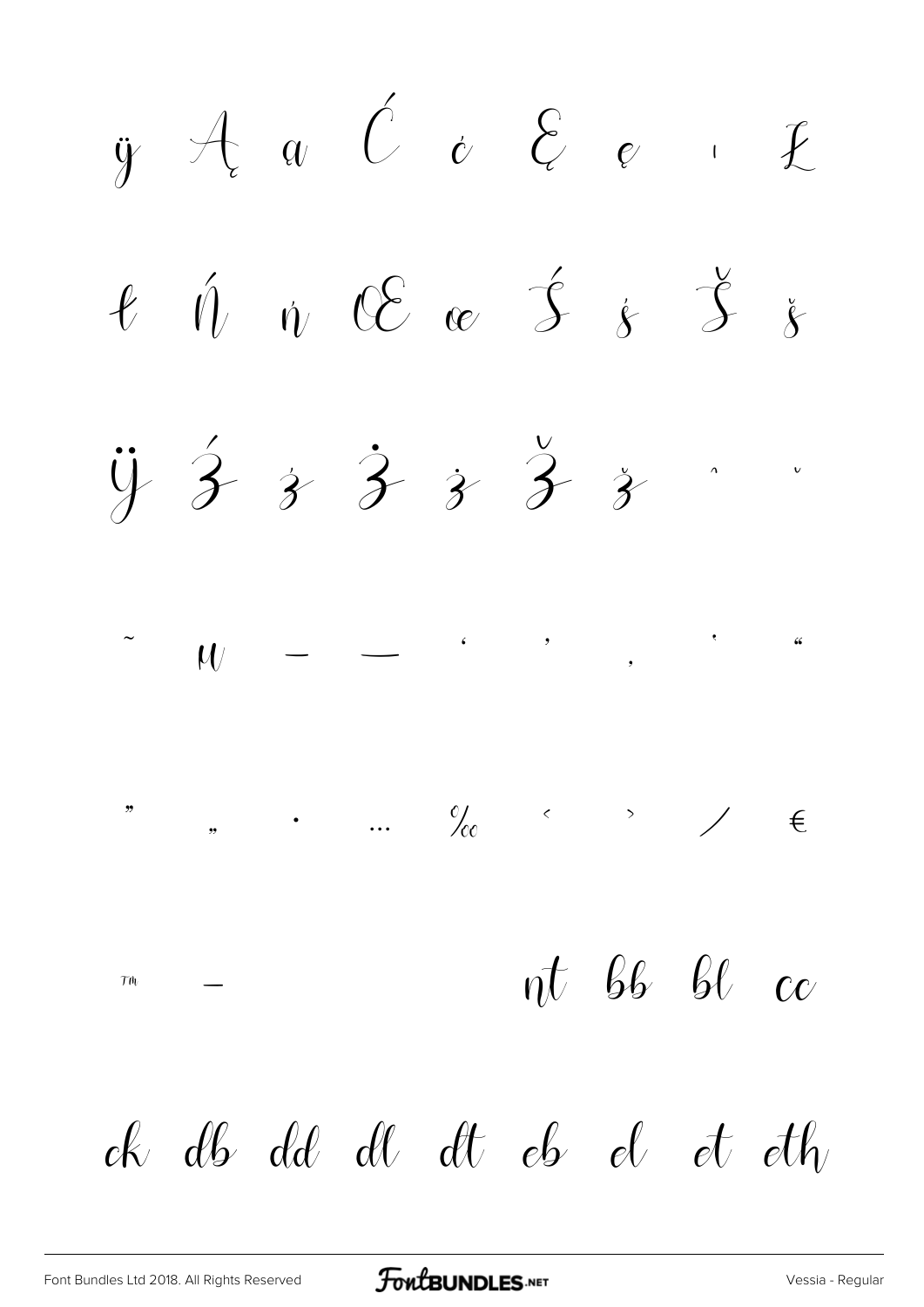